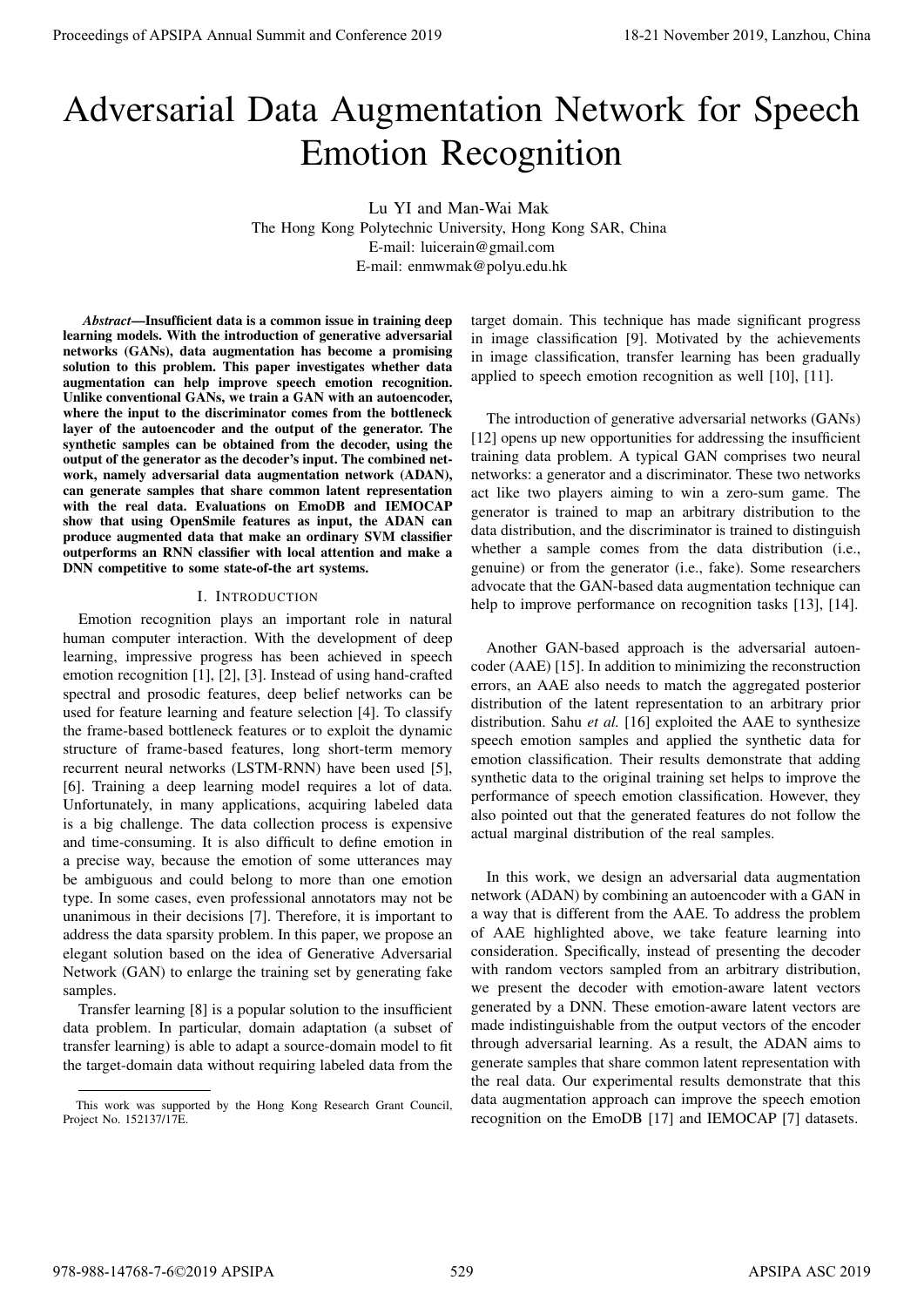

Fig. 1. The structure and data flow of an adversarial data augmentation networks (ADANs), the network comprises an autoencoder with an auxiliary classifier (top), a generator (lower-left) and a discriminator (lower-right). The dotted line is only used for data augmentation after training.

# II. ADVERSARIAL DATA AUGMENTATION NETWORK

# *A. Network Structure and Training Algorithm*

Fig. 1 shows the structure of an adversarial data augmentation network (ADAN). It consists of an autoencoder  $R(E(\mathbf{x}))$ with an auxiliary classifier  $C(E(\mathbf{x}))$ , a generator  $G(\mathbf{z}, \mathbf{y})$  and a discriminator  $D(h)$ . The ADAN aims at: (i) learning a latent representation that retains emotion information, (ii) matching the posterior distribution  $p(\hat{\mathbf{h}}|\mathbf{z}, \mathbf{y})$  to the posterior distribution  $p(\mathbf{h}|\mathbf{x})$ , and (iii) minimizing the reconstruction errors between  $x$  and  $\hat{x}$ .

To achieve the three aims above, the three components in Fig. 1 are trained adversarially. Specifically, the encoder of the autoencoder is trained to learn a latent representation h in an N-dimensional space. The auxiliary classifier is to ensure that the latent representation is able to differentiate the emotion classes. The decoder is to reconstruct the emotion vectors in the original space. The generator takes samples drawn from an arbitrary distribution in an N-dimensional space and onehot encoded emotion labels as input and generates samples in the latent space; its goal is to generate samples that are indistinguishable from the real samples in the latent space, i.e.,  $p(\mathbf{h}|\mathbf{x}) \approx p(\mathbf{h}|\mathbf{z}, \mathbf{y})$ . The discriminator aims at distinguishing whether a latent vector comes from the real data or from the generator. Compared with generating samples in the original space, the advantage of generating samples in the latent space is that the latter overcomes the difficulties of generating highdimensional vectors.

To train the proposed network, we minimize the losses

defined below:

 $\sqrt{2}$ 

$$
\mathcal{L}_{D}^{(ADAN)} = \mathbb{E}_{p(\mathbf{x}, \mathbf{y}, \mathbf{z})} \bigg\{ -\log D(E(\mathbf{x})) - \log(1 - D(G(\mathbf{z}, \mathbf{y}))) \bigg\}
$$
(1)

$$
\mathcal{L}_C^{(ADAN)} = \mathbb{E}_{p(\mathbf{x})} \bigg\{ -\sum_{k=1}^K y_{emo}^{(k)} \log C(E(\mathbf{x}))_k \bigg\} \tag{2}
$$

$$
\mathcal{L}_R^{(ADAN)} = \mathbb{E}_{p(\mathbf{x})} \left\{ ||\mathbf{x} - R(E(\mathbf{x}))||^2 \right\}
$$
 (3)

$$
S_E^{(ADAN)} = \mathbb{E}_{p(\mathbf{x})} \left\{ ||\mathbf{x} - R(E(\mathbf{x}))||^2 - \sum_{k=1}^K y_{emo}^{(k)} \log C(E(\mathbf{x}))_k \right\}
$$
(4)

$$
\mathcal{L}_G^{(ADAN)} = \mathbb{E}_{p(\mathbf{z}, \mathbf{y})} \left\{ \log(1 - D(G(\mathbf{z}, \mathbf{y})) - \sum_{k=1}^K y_{\epsilon m o}^{(k)} \log C(G(\mathbf{z}, \mathbf{y}))_k \right\}
$$
(5)

where  $\left(\right)_k$  denotes the k-th element of a vector, G stands for the generator, *R* for the decoder, *E* for the encoder, *D* for the discriminator and *C* for the auxiliary classifier. If the generator is trained with inverted labels [12], the generator loss becomes

$$
\mathcal{L}_G^{(ADAN)} = \mathbb{E}_{p(\mathbf{z}, \mathbf{y})} \bigg\{ -\log(D(G(\mathbf{z}, \mathbf{y}))) -\sum_{k=1}^K y_{emo}^{(k)} \log C(G(\mathbf{z}, \mathbf{y}))_k \bigg\}.
$$
 (6)

After training, the auxiliary classifier  $C$  and the discriminator  $D$  are removed. Then the remaining parts are used for data augmentation by connecting the generator  $G$  to the decoder  $R$ (the dotted arrow in Fig. 1). The augmentation procedure will be described in Section III.

## *B. Advantages of ADAN*

If the autoencoder and the auxiliary classifier of an ADAN are well trained and fixed, then the remaining parts are similar to a vanilla GAN. This motivates us to train an autoencoder and a vanilla GAN separately. However, this training approach leads to poorly performed augmented data in our experiments. This may be due to the fundamental problems of GAN; that is to say, GANs are hard to train because of the gradient vanishing problem and gradient instability problem in the generator [18], especially when the amount of training received by the generator and the discriminator is not carefully balanced. Imagine a situation where the distributions of the fake and real samples are fairly different at the beginning of training. Then, the fake and real samples could be easily classified by the discriminator. If the discriminator becomes so good that the error gradient received by the generator become zero, then the generator will be prohibited to learn anything.

The gradient vanishing problem in GAN can be overcome by the ADAN. The reason is explained as follows. When training begins, the weights and bias terms of the generator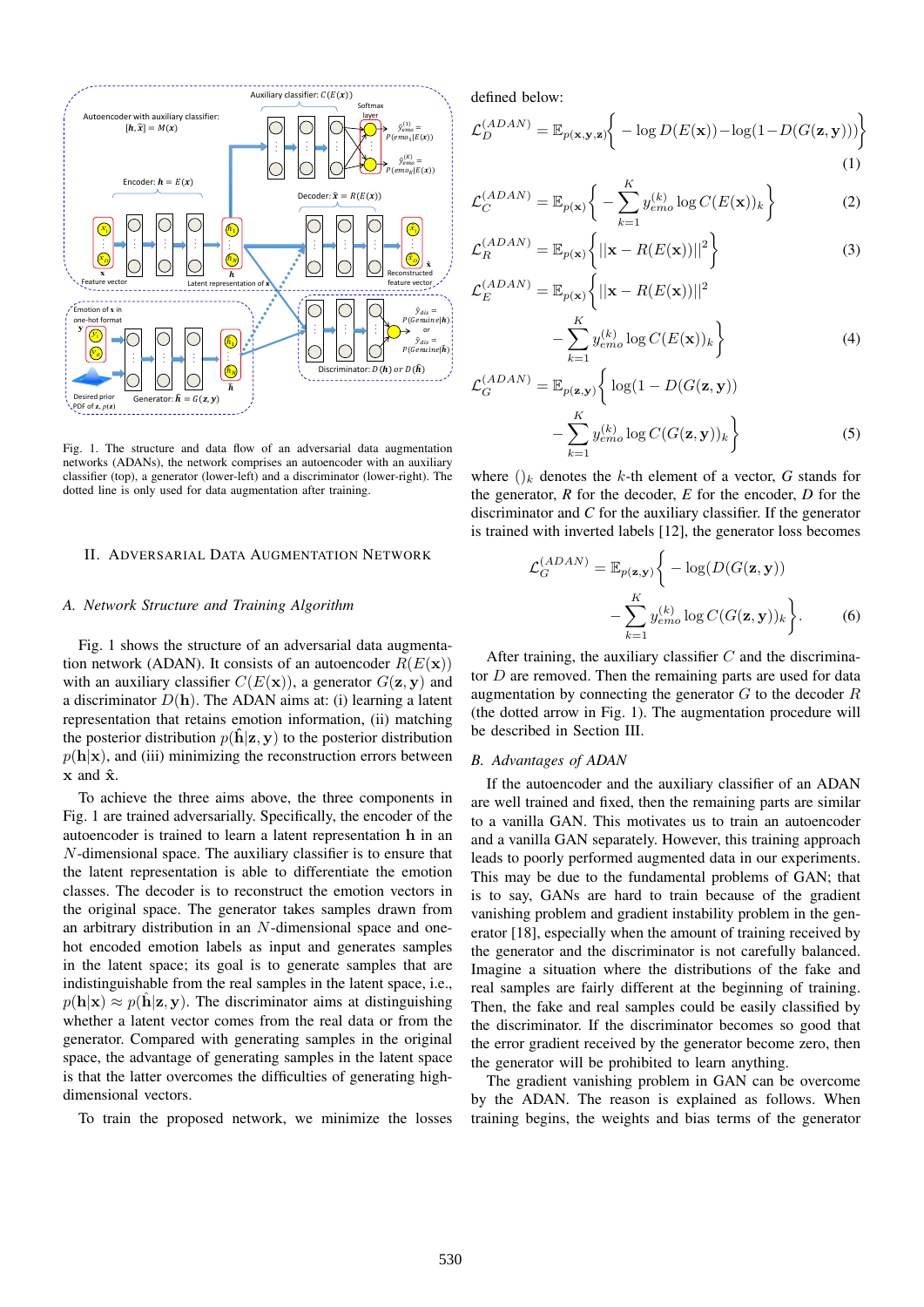and the encoder are initialized randomly with zero mean and variable variances. Because both the feature vectors and weights in  $E$  have zero mean and tanh is used as the activation function, the expectation of  $h$  is almost zero.<sup>1</sup> Similar situation occurs in the generator. This means that at the early stage of training, the distributions of h and h are largely overlapped, which causes difficulty for the discriminator to differentiate these two groups of latent vectors. With such a high cross-entropy loss from  $D$ , the generator will receive nonzero error gradient and the gradient vanishing problem will not occur. During the course of training, the auxiliary classifier and the decoder will encourage  $E$  to form class-dependent clusters in the latent space, while the adversarial training of  $G$  (through D, the first term of  $(5)$ ) will make h's similar to h's. Another strategy used by ADAN to avoid gradient vanishing is to inject cross-entropy loss of  $C$  to  $G$  through the second term of (5). This means that even if the gradient of the first term in (5) is zero, we still have the gradient of the second term to update G.

While the AAE and the proposed ADAN rely on an autoencoder to create a latent space, in the ADAN, the autoencoder is trained and used in a very different and potentially much better way. In particular, instead of using a mixture of Gaussians to generate class-dependent random samples [15], ADAN uses a DNN (the lower-left network in Fig. 1) to generate classdependent latent vectors, where the class information comes from the one-hot encoded labels. Because the DNN can be trained to maximize class information in the generated vectors, the ADAN avoids a potential problem in AAEs in which the synthetic samples follow an arbitrary distribution rather than the actual data distribution [16]. The auxiliary classifier will also encourage the encoder to form class-dependent clusters in the latent space, which facilitates the generator to learn and mimic the distributions of genuine latent vectors. In short, the proposed network can improve the quality of the synthetic samples compared to the vanilla GAN and AAE.

# III. EXPERIMENTS

## *A. Datasets*

The Berlin Database of Emotional Speech (EmoDB) [17] and the Interactive Emotional Dyadic Motion Capture (IEMO-CAP) [7] were used in the experiments.

EmoDB contains seven categories of emotional speech spoken by ten speakers. All speakers spoke the same set of verbal content in an anechoic chamber. It is a very small dataset which comprises 535 utterances.

IEMOCAP contains the utterances of ten actors participating in dyadic interactions. In this study, we considered four emotions: *angry*, *happy*, *neutral*, and *sad*. This amounts to 4490 utterances. The data can be divided into improvised sessions and scripted sessions. Because the actors need to change their emotional states within the scripted sessions, the emotions in the scripted sessions are more ambiguous

than those in the improvised sessions [7]. We used all of the utterances belonging to these four emotion classes for training emotion classifiers and for performance evaluation. But we only used the improvised sessions for training the ADAN and for data augmentation.

#### *B. Emotion Features*

We used OpenSmile [19] to extract emotion features specified in Interspeech 2011 Speaker State Challenge [20] for EmoDB and Interspeech 2010 Paralinguistic Challenge for IEMOCAP [21]. For both datasets, we removed the features with zero variances. The features were then normalized independently by z-norm.

#### *C. Evaluations*

For IEMOCAP, we applied leave-one-session-out cross validation (LOSO-CV) to ensure that no testing data were involved in either data augmentation or training of emotion classifiers. IEMOCAP consists of five sessions, each with a male and a female speaker. For each fold in the LOSO-CV, we used four sessions for training and the remaining one for testing. For EmoDB, we applied leave-one-speaker-out cross validation. Thus, we performed a 10-fold cross-validation on EmoDB and 5-fold cross-validation on IEMOCAP. We used both weighted accuracy (WA) and unweighted average recall (UAR) for performance comparison.

# *D. Experimental Setup*

For each dataset, we carried out three steps: train ADANs, create augmented data, and train emotion classifiers.

We set the dimension of the latent vectors to 100. For each training vector, we randomly drew a sample from a 100 dimensional Gaussian distribution  $\mathcal{N}(\mathbf{0}, \mathbf{I})$  as the input to the generator. For each epoch, we trained the discriminator M times to minimize the cross-entropy of classifying real and synthetic data (1), followed by freezing its weights. Then the autoencoder and auxiliary classifier were trained  $((2) - (4))$ , followed by freezing the weights of the auxiliary classifier. After that, we trained the generator to maximize the crossentropy of the discriminator  $(1^{st}$  term of  $(6)$ ) and to minimize the cross-entropy of the auxiliary classifier  $(2^{nd}$  term of (6)). When the network converged, we presented the onehot emotion labels and Gaussian random vectors z to the generator, the synthetic latent vectors were then passed to the decoder (the dashed arrow in Fig. 1) to produce augmented data in the original space. The emotion labels determined the number of samples for each class that we wanted to obtain. We created 10 augmented sets, each with the same size as the original set, and augmented the synthetic data to the initial training set to train emotion classifiers. Proceedings of APSIPA Annual Summit at Conference 2019<br>
and United Summit and Conference 2019 18-21 November 2019 18-21 November 2019 18-21 November 2019 18-21 November 2019 18-21 November 2019 18-21 November 2019 18-21 N

The components in the ADAN are fully-connected neural networks with two hidden layers. The number of hidden neurons is 800 for the encoder and the decoder, while it is 100 for the remain parts. For each epoch, one pass of stochastic gradient descent was applied to the discriminator, i.e.,  $M = 1$ . The learning rate for all subnetworks in the

<sup>&</sup>lt;sup>1</sup>If random variable X and Y are independent,  $\mathbb{E}\{XY\}$  =  $\mathbb{E}_X \{X\} \mathbb{E}_Y \{Y\}.$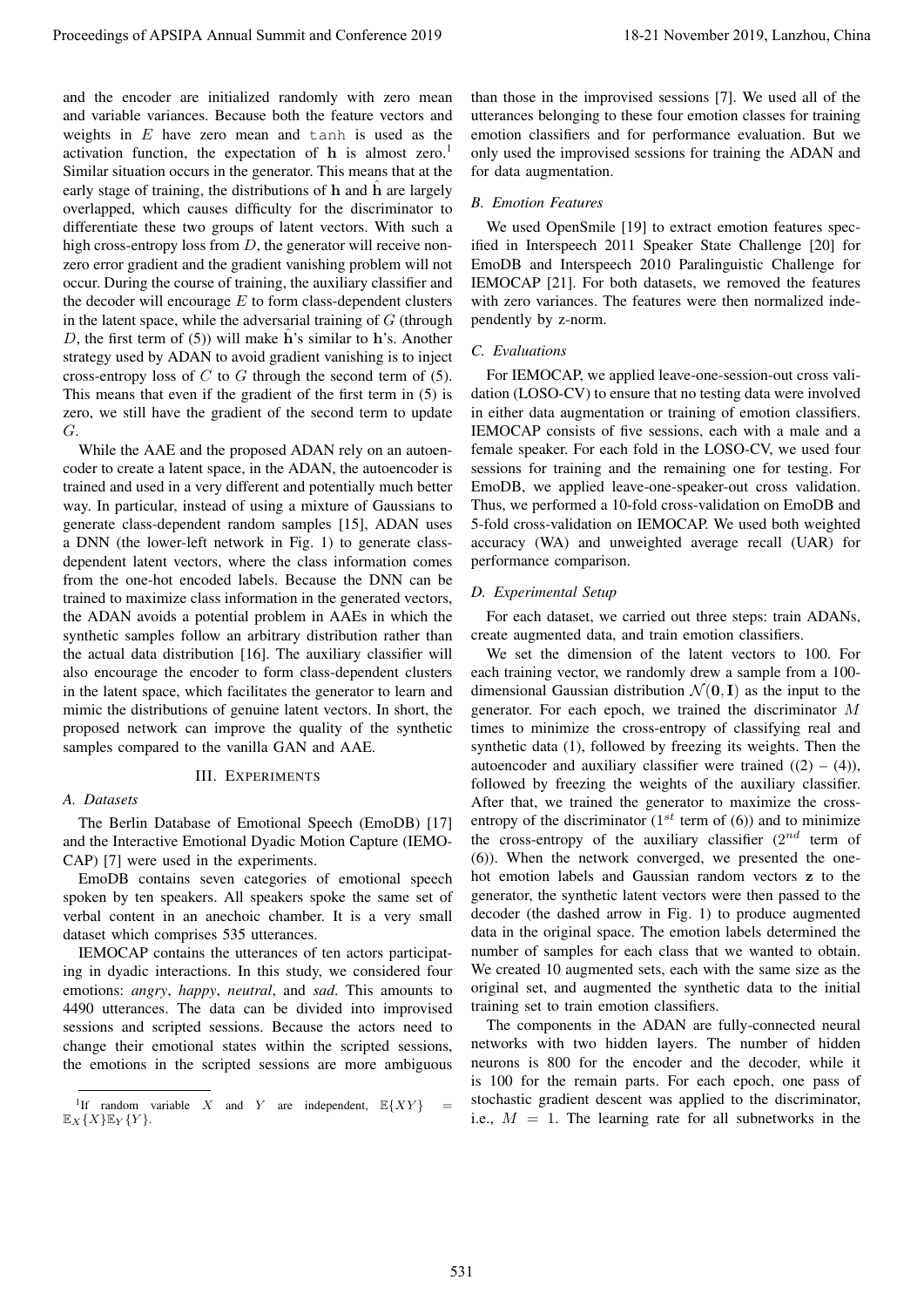

Fig. 2. Cross entropy and mean squared error losses during the course of training of the ADAN using (a) EmoDB and (b) IEMOCAP as training data.



Fig. 3. (a) Latent representation and (b) data in the original space after augmentation for four emotions in IEMOCAP improvised sessions. Markers of the same color belong to the same emotion. Lighter colors represent the real samples, while darker colors represent the synthetic samples.

ADAN was set to 0.0001. Support vector machines (SVMs) and simple deep neural networks (DNNs) were trained for emotion classification. Hyperbolic tangent was used in the ADAN and the DNN classifier for IEMOCAP. ReLU was used in the DNN classifier for EmoDB. Radial basis function kernels were used in the SVM classifier for EmoDB. The Adam optimizer [22] and Xavier weight initialization [23] were used in all DNNs. The scikit-learn toolbox was used for implementing the SVMs and Tensorflow was used for implementing the DNNs.

# IV. RESULTS

The curves in Fig. 2 clearly show that except for the discriminator loss, all losses decrease until convergence. The increase in the discriminator loss suggests that the synthetic samples causes adversity in the discriminator.

For visualization purpose, the t-SNE tool [24] was used to project the latent vectors and the feature vectors onto a 2 dimension space, as shown in Fig. 3. In the figure, emotional states are represented by different colors, with darker and lighter colors corresponding to synthetic and genuine vectors, respectively. Since we only used the improvised sessions of IEMOCAP for training the ADAN, the figure only reflects the data in that part. Clear emotion clusters can be observed in the latent space, and synthetic vectors are very close to the genuine vectors. For the original data space, we observe that the synthetic samples do not only close to the genuine ones, but also follow the actual data distribution. More importantly, mode collapse does not occur, which is a common problem in

TABLE I COMPARISON OF WEIGHTED ACCURACY (WA) ON EMODB DATASET.

| Methods                                     | WA $(%)$ |
|---------------------------------------------|----------|
| Perception by human (Burkhardt et al. [17]) | 87.50    |
| GMM/SVM (Luengo et al. [25])                | 78.30    |
| SVM with IS11 Speaker State (Mak [26])      | 80.56    |
| DNN with IS11 Speaker State (Mak [26])      | 80.19    |
| Augmentation based on data duplication      | 82.06    |
| Augmentation based on adding noise          | 82.06    |
| Augmentation based on SMOTE                 | 82.43    |
| ADAN + SVM (proposed)                       | 80.93    |
| $ADAN + DNN$ (proposed)                     | 83.74    |

TABLE II PERFORMANCE OF SVM CLASSIFIERS ON IEMOCAP WITH AND WITHOUT DATA AUGMENTATION.

|                  | <b>Improvised only</b> |           | <b>Improvised &amp; Scripted</b> |           |
|------------------|------------------------|-----------|----------------------------------|-----------|
| Training data    | $WA$ (%)               | $UAR(\%)$ | $WA$ (%)                         | $UAR(\%)$ |
| real only        | 67.94                  | 60.06     | 64.74                            | 58.25     |
| synthetic only   | 67.76                  | 58.10     | 59.00                            | 52.52     |
| real + synthetic | 67.89                  | 61.32     | 65.01                            | 59.01     |

## vanilla GANs.

As EmoDB is a small dataset, it is expected that it can benefit a lot from data augmentation. Table I shows the weighted accuracy achieved by different methods. For this small dataset, SVMs can easily beat the DNNs. However, after data augmentation using our proposed ADAN, we can train a DNN that outperforms the SVM by more than 3% absolute. Better DNNs were also trained based on other data augmentation techniques, such as duplicating the training data, adding noise to feature vectors and applying the synthetic minority over-sampling technique (SMOTE) [27]. Table I shows that the classifier based on the proposed ADAN achieves the best performance. The performance of SVMs is also improved after data augmentation, which indicates that the synthetic data have positive effect on finding better decision boundaries in the SVMs. This promising result suggests that data augmentation is beneficial for speech emotion recognition and our proposed ADAN can generate real-like samples. Proceeding of APSIPA Annual Summit and Conference 2019<br>
Proceedings of APSIPA Annual Summit and Conference 2019<br>
Proceedings of APSIPA Annual Summit and Conference 2019<br>
Proceedings of APSIPA Annual Summit and Conference

Since the emotions in EmoDB are highly distinguishable, it may be easy to synthesize the emotion data. In order to obtain more convincing results, we conducted our experiments on the IEMOCAP dataset in which different emotions are more confusing. Thus, to mimic its data distribution is more challenging.

Table II shows the performance of the SVM classifiers on IEMOCAP using real, synthetic, and both real and synthetic data. Evidently, with the synthetic data, the performance can be slightly improved. We have also used confusion matrices for further analysis. We find that the classification accuracy of "Happy" increases after data augmentation. But augmenting more "Happy" data could not further improve performance. This may be due to the feature vectors themselves, of which the emotion "Happy" is confusable with other emotions. Ma *et al.* [28] pointed out that the neutral speech segments from sentences labeled with "Happy" are very similar to other emotions. The augmented data may help the classifier to better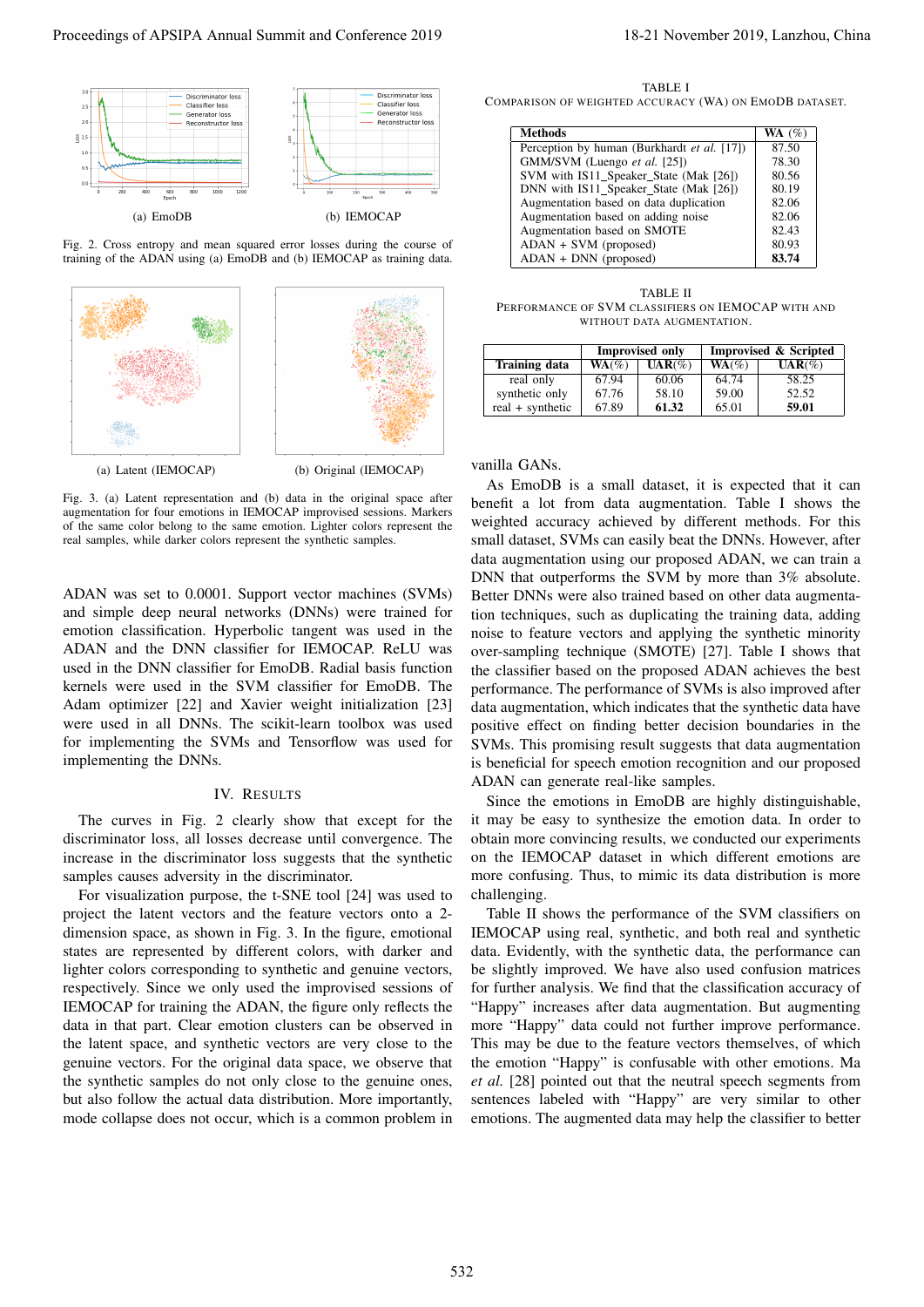TABLE III CLASSIFICATION PERFORMANCE OF THE PROPOSED METHOD AND EXISTING METHODS ON IEMOCAP IMPROVISED AND SCRIPTED SESSIONS.

| <b>Methods</b>                         | WA $(%)$ | $UAR(\%)$ |
|----------------------------------------|----------|-----------|
| RNN (Mirsamadi et al. [29])            | 63.50    | 58.80     |
| AAE & SVM (Sahu et al. [16])           |          | 58.38     |
| Augmentation based on data duplication | 64.37    | 58.34     |
| Augmentation based on adding noise     | 64.30    | 58.40     |
| Augmentation based on SMOTE            | 62.47    | 58.52     |
| ADNN + SVM (proposed)                  | 65.01    | 59.01     |

TABLE IV CLASSIFICATION PERFORMANCE OF THE PROPOSED METHOD AND END-TO-END SYSTEMS ON IEMOCAP IMPROVISED SESSION ONLY.

| <b>Methods</b>             | $WA (\%)$ | $UAR(\%)$ |
|----------------------------|-----------|-----------|
| 2-D ACRNN ([30])           |           | 62.40     |
| 3-D ACRNN ([30])           |           | 64.74     |
| Variable-Length DNN ([28]) | 71.45     | 64.22     |
| ADAN + SVM (proposed)      | 67.89     | 61.32     |
| ADAN + DNN (proposed)      | 66.80     | 62.83     |

recognize the emotion of happy but the help is still limited.

The accuracies obtained by using the synthetic data only for training are comparable with those obtained by using real data for training. Compared with AAE [16], which achieves only UAR of 33.75% by using synthetic data only, the synthetic samples generated by our proposed network are more like real data, which achieves an UAR of 52.52%.

Table III and Table IV compare the performance of our proposed network with some end-to-end systems [28], [30] that do not use OpenSMILE features as input. An advantage of end-to-end systems is that they can capture the emotion information from waveforms or time-frequency representations through supervised learning. Typically, they can outperform systems that are based on handcrafted features extracted by OpenSMILE. That explains why even with data augmentation, our ADAN + DNN in Table IV could not beat these endto-end systems. Nevertheless, ADAN is a very general data augmentation method, which can be readily applied to create training data for these end-to-end systems. This will be an interesting future work to pursuit. Proceedings of APSIPA Annual Summit and Conference 2019 11:21 November 2019 12:22 November 2019 12:22 November 2019 12:23 November 2019 12:23 November 2019 12:23 November 2019 12:23 November 2019 12:23 November 2019 12:23

# V. CONCLUSIONS

Insufficient data in speech emotion datasets is a problem in training deep learning models for speech emotion recognition. A lack of training data would lead to over-fitting in complex models. In this paper, an adversarial data augmentation network is proposed to find a latent space, generate samples in the latent space and produce synthetic samples in the original space for data augmentation. We demonstrated that this data augmentation network can produce emotion-rich augmented samples that are beneficial for training emotion classifiers. We have only considered the simple case in which the inputs to the data augmentation network are OpenSmile emotion vectors. Nevertheless, the augmentation network is general enough for generating other types of vectors.

#### **REFERENCES**

- [1] K. Han, D. Yu, and I. Tashev, "Speech emotion recognition using deep neural network and extreme learning machine," in *Proc. Interspeech*, 2014, pp. 223–227.
- [2] G. Trigeorgis, F. Ringeval, R. Brueckner, E. Marchi, M. A. Nicolaou, B. Schuller, and S. Zafeiriou, "Adieu features? end-to-end speech emotion recognition using a deep convolutional recurrent network," in *Proceedings of the IEEE International Conference on Acoustics, Speech and Signal Processing (ICASSP)*, 2016, pp. 5200–5204.
- [3] A. Stuhlsatz, C. Meyer, F. Eyben, T. Zielke, G. Meier, and B. Schuller, "Deep neural networks for acoustic emotion recognition: Raising the benchmarks," in *Proceedings of the IEEE International Conference on Acoustics, Speech and Signal Processing (ICASSP)*, 2011, pp. 5688– 5691.
- [4] Y. Kim, H. Lee, and E. M. Provost, "Deep learning for robust feature generation in audiovisual emotion recognition," in *Proceedings of the IEEE International Conference on Acoustics, Speech and Signal Processing (ICASSP)*, 2013, pp. 3687–3691.
- [5] S. Ghosh, E. Laksana, L. P. Morency, and S. Scherer, "Representation learning for speech emotion recognition." in *Proc. Interspeech*, 2016, pp. 3603–3607.
- [6] J. Lee and I. Tashev, "High-level feature representation using recurrent neural network for speech emotion recognition," in *Proc. Interspeech*, 2015, pp. 1537–1540.
- [7] C. Busso, M. Bulut, C.-C. Lee, A. Kazemzadeh, E. Mower, S. Kim, J. N. Chang, S. Lee, and S. S. Narayanan, "IEMOCAP: Interactive emotional dyadic motion capture database," *Language Resources and Evaluation*, vol. 42, no. 4, p. 335, 2008.
- [8] S. J. Pan and Q. Yang, "A survey on transfer learning," *IEEE Transactions on Knowledge and Data Engineering*, vol. 22, no. 10, pp. 1345– 1359, 2010.
- [9] M. Wang and W. Deng, "Deep visual domain adaptation: A survey," *Neurocomputing*, vol. 312, pp. 135–153, 2018.
- [10] J. Deng, Z. Zhang, E. Marchi, and B. Schuller, "Sparse autoencoderbased feature transfer learning for speech emotion recognition," in *Proceedings of the Humaine Association Conference on Affective Computing and Intelligent Interaction*, 2013, pp. 511–516.
- [11] J. Gideon, S. Khorram, Z. Aldeneh, D. Dimitriadis, and E. M. Provost, "Progressive neural networks for transfer learning in emotion recognition," in *Proc. Interspeech*, 2017, pp. 1098–1102.
- [12] I. Goodfellow, J. Pouget-Abadie, M. Mirza, B. Xu, D. Warde-Farley, S. Ozair, A. Courville, and Y. Bengio, "Generative adversarial nets," in *Advances in neural information processing systems*, 2014, pp. 2672– 2680.
- [13] A. Antoniou, A. Storkey, and H. Edwards, "Data augmentation generative adversarial networks," *arXiv preprint arXiv:1711.04340*, 2017.
- [14] Z. Zhang, J. Han, K. Qian, C. Janott, Y. Guo, and B. Schuller, "Snore-GANs: Improving automatic snore sound classification with synthesized data," *IEEE Journal of Biomedical and Health Informatics*, vol. PP, no. 99, pp. 1–1, 2019.
- [15] A. Makhzani, J. Shlens, N. Jaitly, I. Goodfellow, and B. Frey, "Adversarial autoencoders," in *Proceedings of the 3rd International Conference on Learning Representations (ICLR)*, 2016.
- [16] S. Sahu, R. Gupta, G. Sivaraman, W. AbdAlmageed, and C. Espy-Wilson, "Adversarial auto-encoders for speech based emotion recognition," in *Proc. Interspeech*, 2017, pp. 1243–1247.
- [17] F. Burkhardt, A. Paeschke, M. Rolfes, W. F. Sendlmeier, and B. Weiss, "A database of German emotional speech," in *Proceedings of the 9th European Conference on Speech Communication and Technology*, 2005.
- [18] M. Arjovsky, S. Chintala, and L. Bottou, "Wasserstein generative adversarial networks," in *International Conference on Machine Learning*, 2017, pp. 214–223.
- [19] F. Eyben, F. Weninger, F. Gross, and B. Schuller, "Recent developments in Opensmile, the munich open-source multimedia feature extractor," in *Proceedings of the 21st ACM International Conference on Multimedia*, 2013, pp. 835–838.
- [20] B. Schuller, S. Steidl, A. Batliner, F. Schiel, and J. Krajewski, "The INTERSPEECH 2011 speaker state challenge," in *Proc. Interspeech*, 2011, pp. 3201–3204.
- [21] B. Schuller, S. Steidl, A. Batliner, F. Burkhardt, L. Devillers, C. Müller, and S. S. Narayanan, "The INTERSPEECH 2010 paralinguistic challenge," in *Proc. Interspeech*, 2010, pp. 2794–2797.